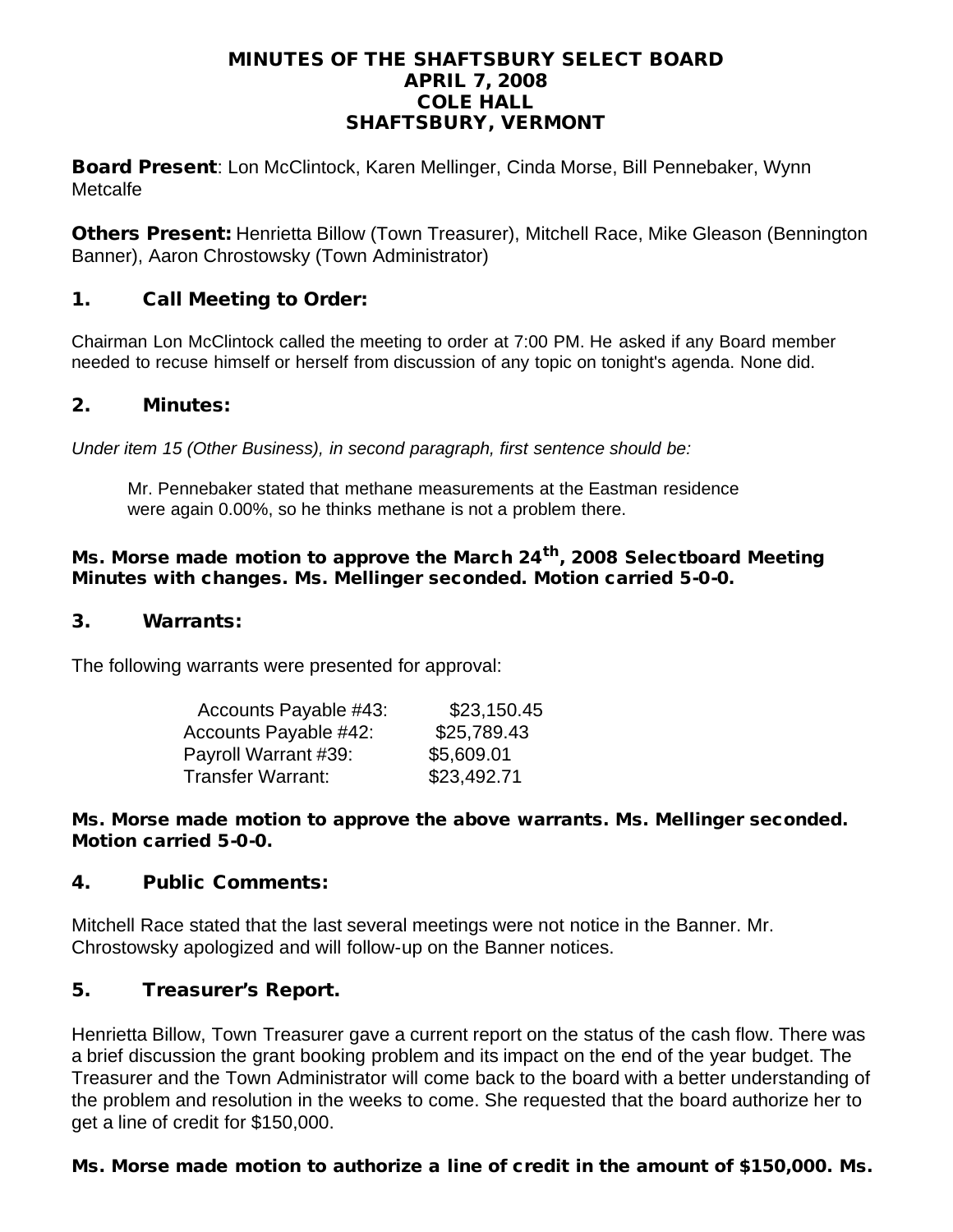## Mellinger seconded. Motion carried 5-0-0.

# 6. Budget Status & Strategy Report.

Mr. Chrostowsky, Town Administrator prepared a brief report on the revenues, expenses and projected year end. He explained that if no spending freeze occurs and no program cuts we will likely experience a budget deficit. He recommended that we use the Highway Emergency Reserve Fund in the amount of \$6,600 as additional source of revenue. Also, the following potential program reductions. Cole Hall – Salaries and Wages, Selectboard – Meeting Recording Clerk, Sheriff, and Landfill (change summer hrs. back to winter hrs.) were recommended program cuts that the board decided against. The board agreed to provide the following services: Landfill - Hazardous Waste, Landfill - Tire Removal, and Landfill - Brush-pile in June 2008.

The Selectboard requested that the Town Administrator prepare regular budget updates until the end of the fiscal year.

# 7. Sidewalk Update.

Mr. Chrostowsky gave a brief update on the status of the sidewalk project. The sidewalk reimbursement has been received from the State in \$14,263.70. The Catergorical Exclusion "CE" and Stormwater Discharge Permit have been submitted to the state and we are awaiting state comments. An updated project timeline has been prepared by ESPC and we are still on track for construction this summer. A Flagger Training Course has been scheduled for Tuesday April 22, 2008 at the Buck Hill Road Fire Station for all those who might be interested in assisting us with the sidewalk project.

## 8. Selectboard Goals "Work Session"

Chairman McClintock explained that he would like the Selectboard to develop a list of goals for 2008-2009. Board members identified the following goals for the 2008-2009 year.

- \* Long Range Financial Planning Committee
- \* Capital Campaign for Howard Park Fund
- \* Identify ancient roads,
- \* Complete methane gas remediation,
- \* Complete South Shaftsbury Sidewalk project,
- \* Complete Shaftsbury Village Center designation,
- \* Continue to work on a Trail to Lake Paran,
- \* Develop a plan for Cole Hall Restoration,
- \* Develop a Reappraisal Plan,
- \* Update Town Plan,
- \* Update Zoning Bylaw for Municipal Projects,
- \* Update Conflict of Interest Policy,
- \* Update Personnel Policy,
- \* Complete SWAP Shed,
- \* Study broadband technology expansion throughout Town,
- \* Study Alternative energy uses on Town properties,
- \* Create and update all Town Traffic Ordinances (Speed, Parking & Overweight Vehicles),
- \* Town-wide Tree Plan (inventory), Ordinance, and Committee,
- \* Continue work on water system improvements,